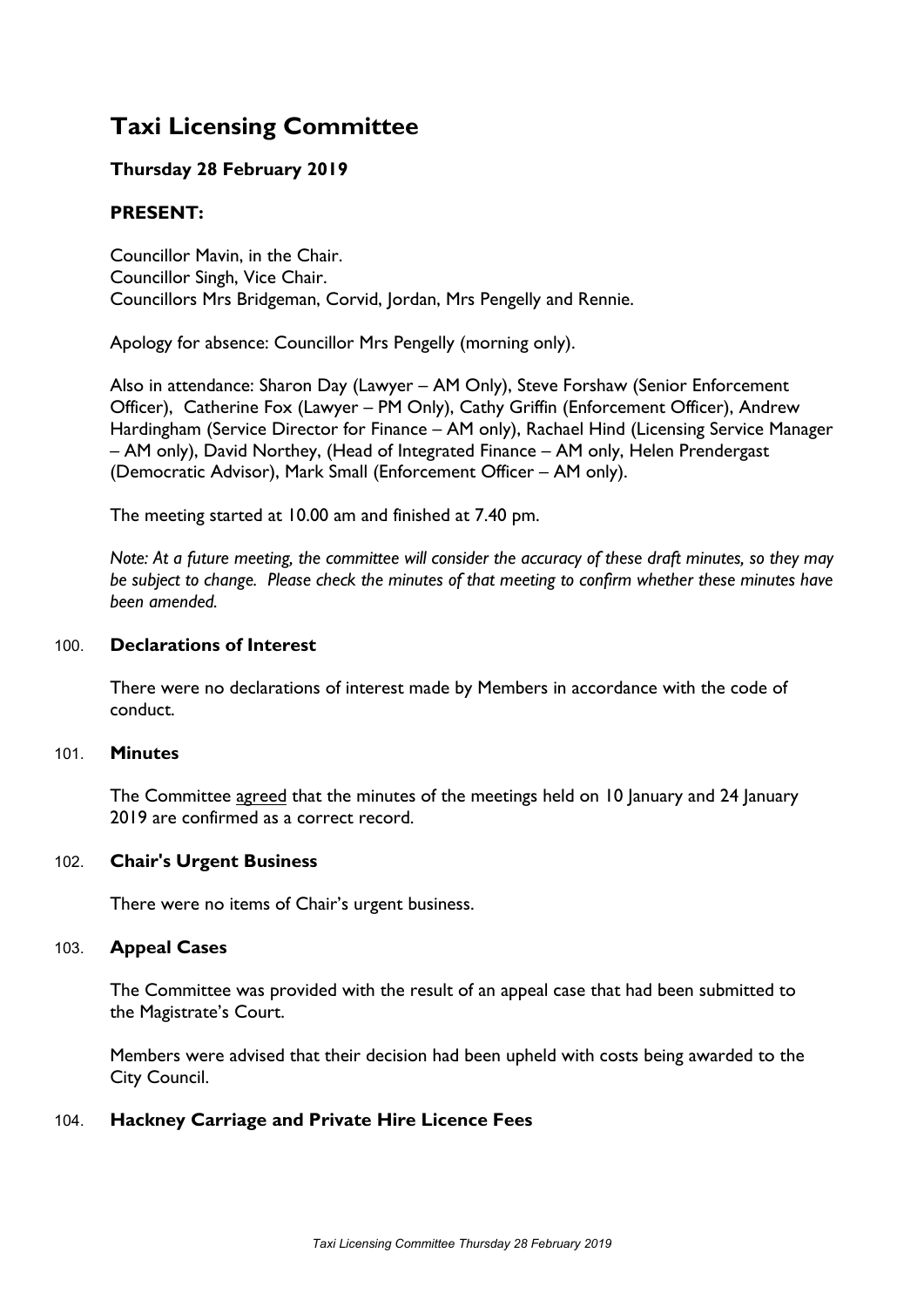Rachel Hind (Licensing Service Manager) advised the Committee that on Monday afternoon (25 February 2019) she had received an email with a letter sent from a legal representative of the Plymouth Licensed Taxi Association (PLTA).

The letter was received very late after the consultation period had closed, however in light of the information contained it was right to give this matter due consideration.

It was recommended that the decision on fees was deferred to allow officers to check the assertions made and provide assurance to Members to allow them to set the fees in accordance with the legal requirements.

The Committee agreed to defer the Hackney Carriage and Private Hire Licence Fees to a future meeting of the Committee for consideration.

*(The meeting was adjourned at 10.20am to reconvene at 2pm).*

*(Councillor Mrs Pengelly was not present for this item).*

#### 105. **Exempt Business**

Agreed that under Section 100A(4) of the Local Government Act 1972 to exclude the press and public from the meeting for the following items of business on the grounds that they involve the likely disclosure of exempt information as defined in paragraphs 1 of Part I Schedule 12A of the Act, as amended by the Freedom of Information Act 2000.

#### 106. **Confidential Minutes**

The Committee agreed that the minutes of the meeting held on 24 January 2019 are a correct record.

## 107. **Review of Status of Hackney Carriage Driver Licence - DGP**

At the start of the hearing the Committee considered DP's request made by email that the hearing took place in part I and for the Taxi Licensing Officer, Mr Forshaw to act as a character reference. It also considered DP's verbal request for his character witness to be called out of order due to a prior work commitment.

The Committee determined that the hearing should be heard in part II (in private).

It noted that Mr Forshaw was presenting the report on behalf of the Taxi Licensing Department and so could not act as a character witness. He was available to answer all questions put to him.

The position of the character witness was further noted and it was agreed he could be called before the Committee heard from DP. At 14.30pm unfortunately, when CW was called he had had to leave and had left a message to be presented to the Committee.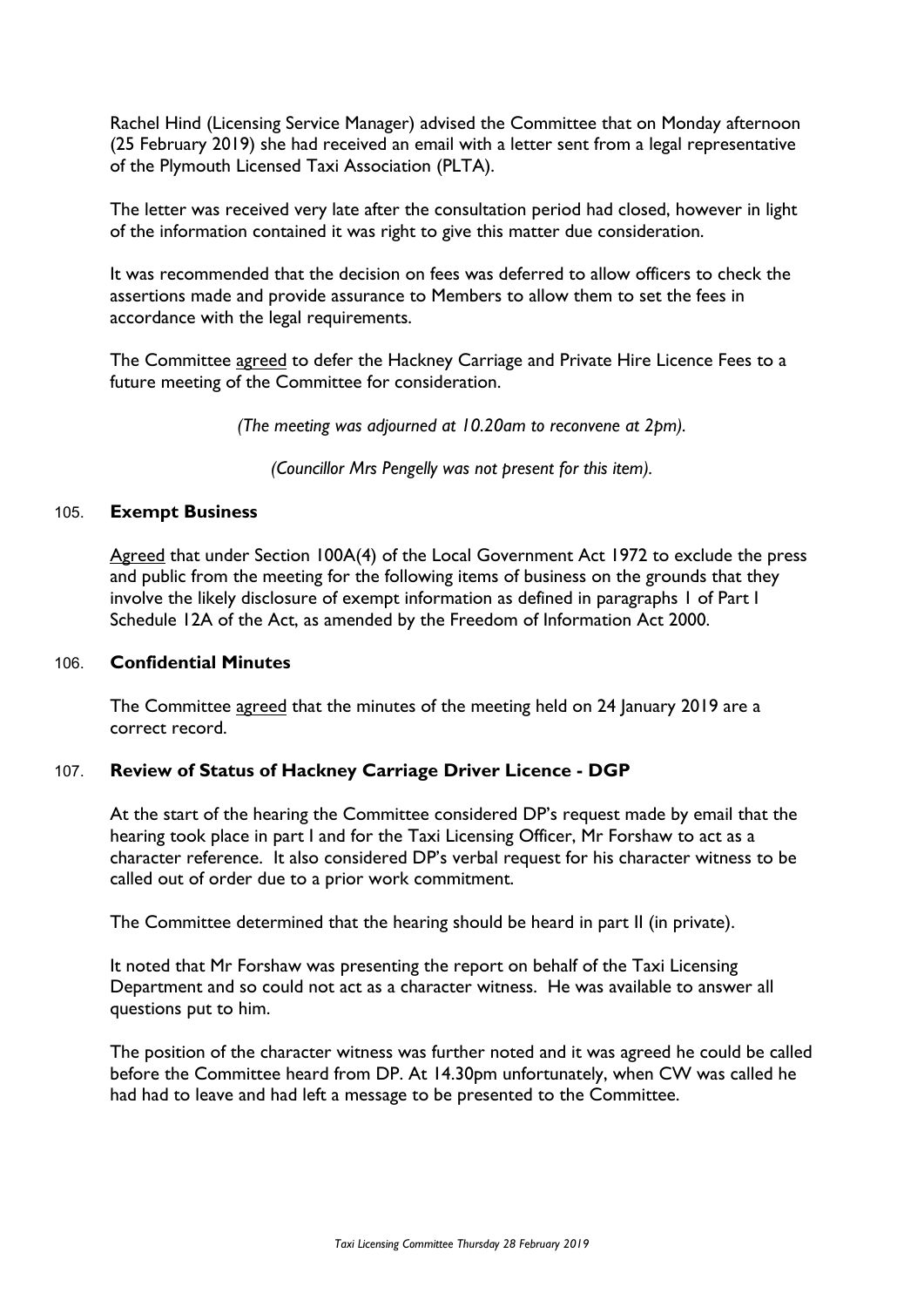## The Committee –

- (d) considered and took into account the report from the Director of Public Health;
- (e) considered the statement and heard oral evidence from complainant one (driver) and complainant two (passenger assistant);
- (f) heard from DP;
- (g) took into account DP's statement and his oral evidence to the Committee;
- (h) noted the evidence, written and oral from the complainants.

The Committee took all the above and the report into consideration and also considered the Council's Hackney Carriage and Private Hire Licensing Policy 2018.

The Committee resolved that it wanted to find a way to help DP realise that he had made an error of judgement in causing this incident and to find a way to help him work with the Authority rather than against it.

For that reason it resolved to suspend DP's Hackney Carriage licence for a period of five consecutive days to provide him with time for reflection and a period within which he could consider and refresh his memory with the rules and conditions of his licence.

It further resolved that a warning should be placed on DP's record that if there were to be any further contraventions, penalty points, complaints and convictions then that matter would be referred to the Committee and considered alongside the information presented today.

*(Councillor Singh left the meeting prior to the Committee making its decision on DP's review and took no further part in the meeting).*

*(Please note: there is a confidential part to this minute).*

# **Order of Business**

With the permission of the Chair, the order of the agenda was changed as reflected in the minutes.

# 108. **Application for the Grant of a Private Hire Vehicle Driver Licence - LDB**

The Committee -

(a) considered the report from the Director of Public Health;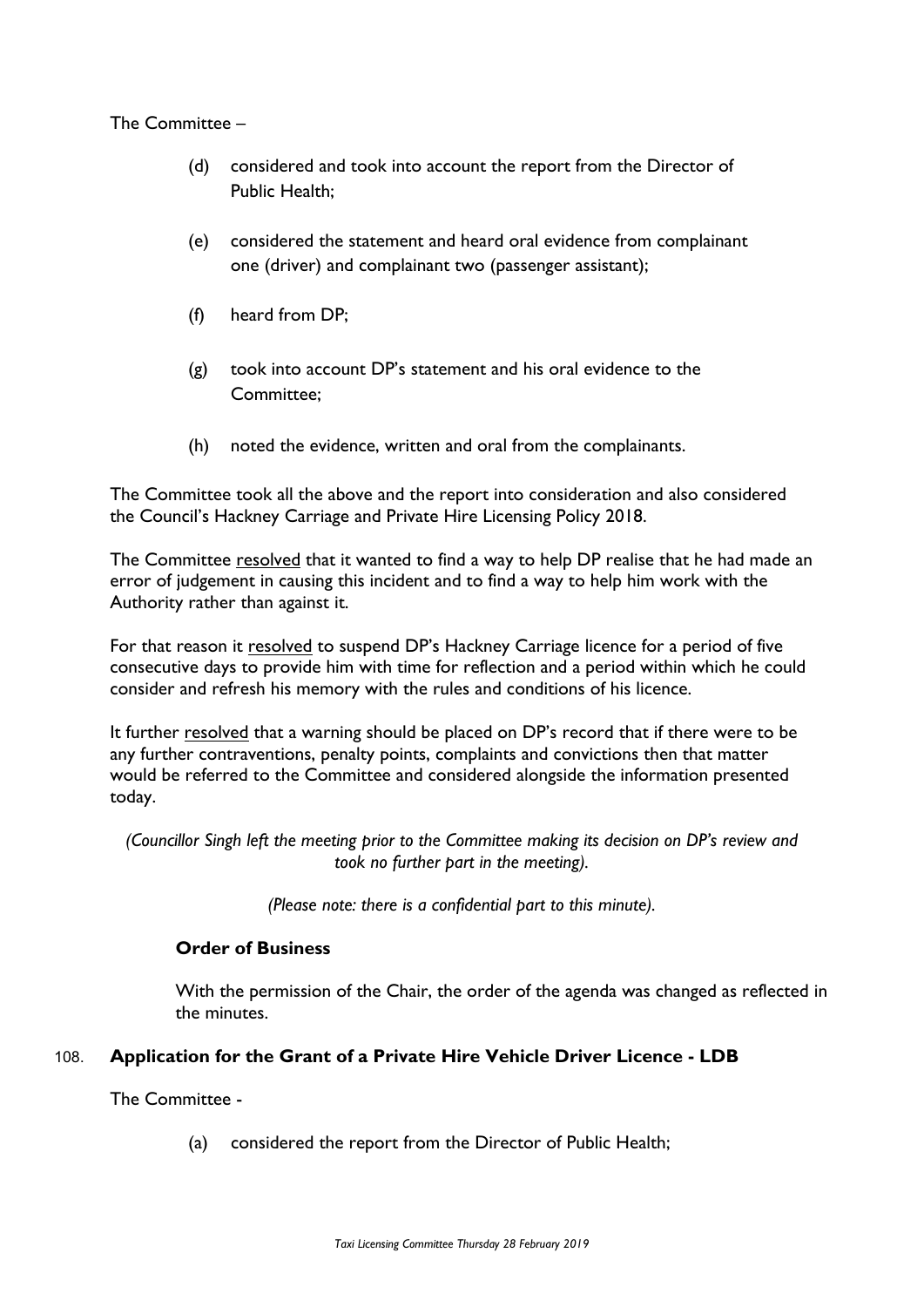- (b) heard from LBD;
- (c) took the report and all that was said by LBD and his wife into account.

The Committee took all of the above and the report into consideration and also considered the Council's Hackney Carriage and Private Hire Licensing Policy and in particular its Guidance on Relevance of Convictions and Conduct.

The Committee had considered the application on its own merits and in this instance was prepared to act outside of its policy and agreed to grant the application subject to LPD's completion on the first available date but no later than 12 months the following courses –

- Ambassador's Course;
- NVQ Passenger Transport.

*(Councillor Mrs Pengelly and Councillor Jordan left the meeting and did not participate further in the meeting).*

*(Please note: there is a confidential part to this minute).*

# 109. **Application for the Grant of a Private Hire Vehicle Driver Licence - HJC**

The Committee –

- (a) considered the report from the Director of Public Health;
- (b) heard from HJC;
- (c) took the report and all that was said by HJC into account.

The Committee took all of the above and the report into consideration and also considered the Council's Hackney Carriage and Private Hire Licensing Policy and in particular its Guidance on Relevance of Convictions and Conduct.

The Committee had considered the application on its own merits and in this instance was prepared to act outside of its policy and agreed to grant the application subject to HJC passing the necessary pre requisites for the Driving Standards Test and for her completion on the first available date but no later than 12 months the following courses –

- Ambassador's course;
- NVQ Passenger Transport.

*(Please note: there is a confidential part to this minute).*

# 110. **Review Status of Private Hire Vehicle Driver Licence - ZGO**

The Committee was advised that ZGO was not in attendance. His representative